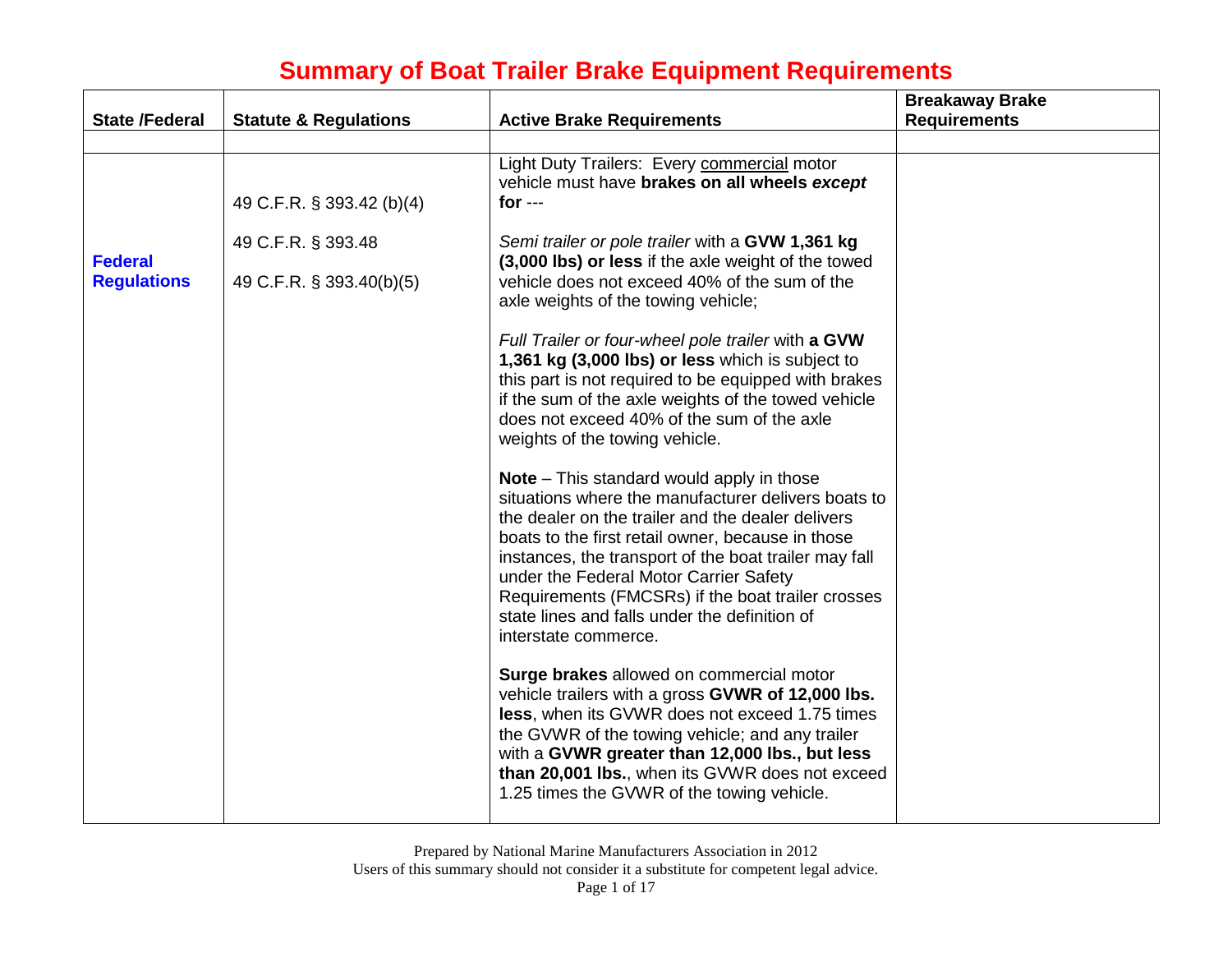| <b>State /Federal</b> | <b>Statute &amp; Regulations</b>                                                                                                                                                                                                                                                                                                                                                                                            | <b>Active Brake Requirements</b>                                                                                                                                                                                                                                                                                                                                                                                                                     | <b>Breakaway Brake</b><br><b>Requirements</b> |
|-----------------------|-----------------------------------------------------------------------------------------------------------------------------------------------------------------------------------------------------------------------------------------------------------------------------------------------------------------------------------------------------------------------------------------------------------------------------|------------------------------------------------------------------------------------------------------------------------------------------------------------------------------------------------------------------------------------------------------------------------------------------------------------------------------------------------------------------------------------------------------------------------------------------------------|-----------------------------------------------|
| <b>Alabama</b>        | Ala. Code 1975 § 32-5-212<br>(brakes); Ala. Admin Code r.<br>760-X-1-.09 (brake equipment<br>required); Ala. Code 1975 § 32-<br>9A-2 (commercial motor vehicle<br>safety requirements) $-$<br>[incorporates 49 C.F.R. §<br>393.42]; Ala. Code 1975 § 32-2-<br>9 (authority to promulgate motor<br>vehicle rules); Ala. Code 1975<br>32-9a-1 (definitions) & § 40-12-<br>40 (definitions for licensing of<br>motor vehicles) | 3,000 lbs. gross weight on all wheels provided<br>that<br>(i) the total weight on and including the wheels of<br>the trailer or trailers shall not exceed 40% of the<br>gross weight of the towing vehicle when connected<br>to the trailer or trailers, and<br>(ii) The combination of vehicles, consisting of the<br>towing vehicle and its total towed load, is capable<br>of complying with the performance requirements of<br>the Alabama rule. | 3,000 lbs. gross weight                       |
| <b>Alaska</b>         | Alaska Admin Code Title 13, §<br>04.205 (Brakes); Alaska Stat. §<br>28.05.011 (Duty of<br>commissioners to adopt<br>regulations); Alaska Stat. §<br>28.90.990 (Definitions)                                                                                                                                                                                                                                                 | 5,000 lbs. GVWR must have operating brakes on<br>at least two wheels on each side of a three axle<br>vehicle, or on one wheel on each side of a<br>double or single axle vehicle.<br>Gross weigh less than 10,000 - Combination of<br>vehicles must be able to stop within 40 feet while<br>travelling at 20 m.p.h.                                                                                                                                  | 5,000 lbs. gross weight                       |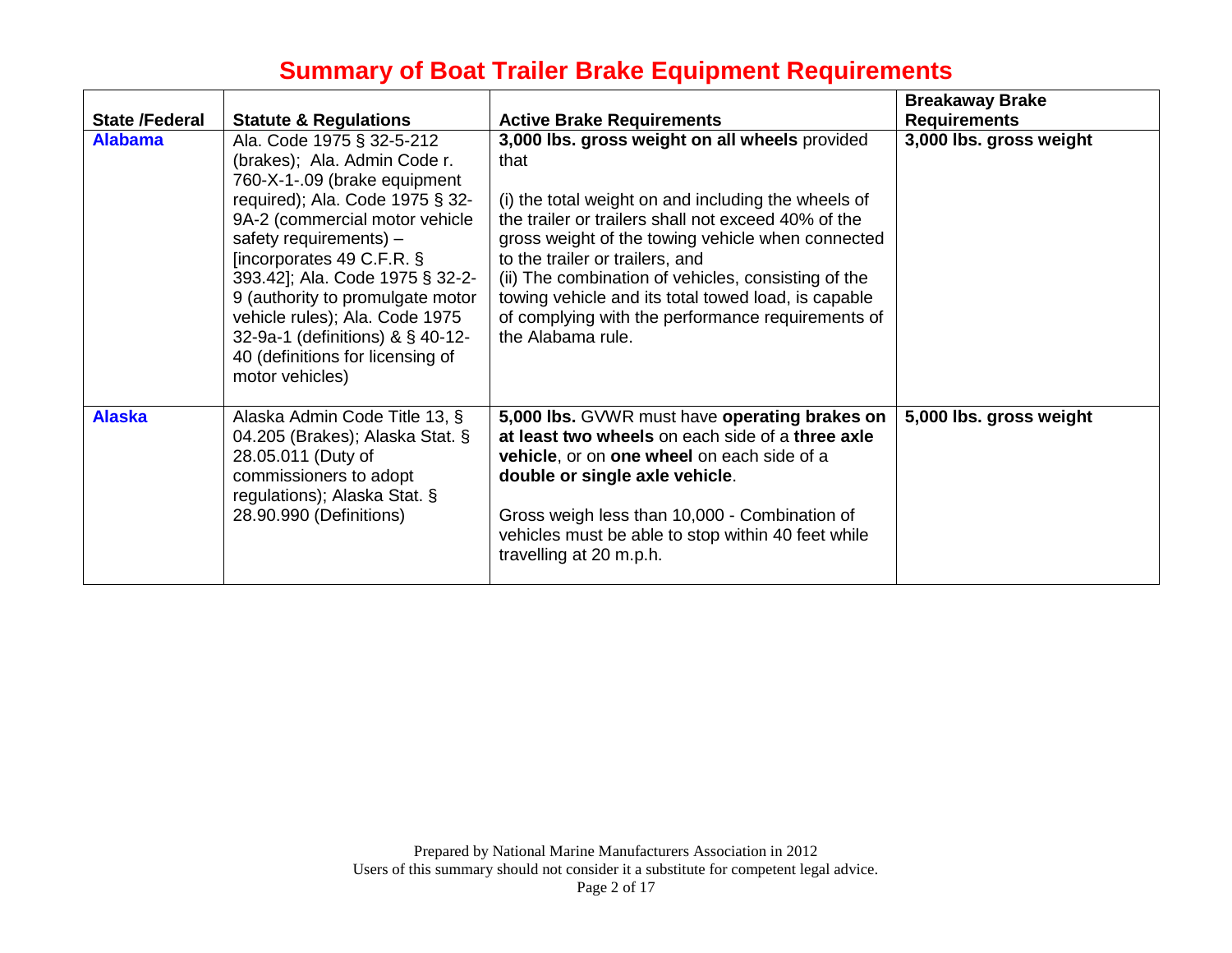|                       |                                                                                                                                                                            |                                                                                                                                                                                                                                                                                                                                                                                                                                                                                                                                                                                       | <b>Breakaway Brake</b>  |
|-----------------------|----------------------------------------------------------------------------------------------------------------------------------------------------------------------------|---------------------------------------------------------------------------------------------------------------------------------------------------------------------------------------------------------------------------------------------------------------------------------------------------------------------------------------------------------------------------------------------------------------------------------------------------------------------------------------------------------------------------------------------------------------------------------------|-------------------------|
| <b>State /Federal</b> | <b>Statute &amp; Regulations</b>                                                                                                                                           | <b>Active Brake Requirements</b>                                                                                                                                                                                                                                                                                                                                                                                                                                                                                                                                                      | <b>Requirements</b>     |
| <b>Arizona</b>        | Ariz. Rev. Stat. § 28-952<br>(Required Brake Equipment);<br>Ariz. Rev. Stat. § 28-101<br>(Definitions)                                                                     | 3,000 lbs. gross weight<br>A trailer with a gross weight of 3,000 lbs or more<br>shall be equipped with brakes that are adequate to<br>control the movement of and to stop and hold the<br>vehicle and that are designed to either be applied<br>by the driver of the towing motor vehicle from its<br>cab or be of a type that operates automatically<br>when the service brakes of the towing motor<br>vehicle are applied.<br>New trailers sold in Arizona --<br>Less than 3,000 lbs - no brakes required.<br>More than 3,000 lbs -service brakes on all<br>wheels of the vehicle. | 3,000 lbs. gross weight |
| <b>Arkansas</b>       | Ark. Code Ann. § 27-37-501<br>(brakes generally); Ark. Code<br>Ann. § 27-31-502 (Required<br>Capabilities of Vehicle); Ark.<br>Code Ann. § 21-14-210 (Trailers<br>Defined) | 3,000 lbs. gross weight<br>-- shall be equipped with brakes adequate to<br>control the movement of, and to stop and to hold,<br>such vehicle and so designed as to be applied by<br>the drive of the towing motor vehicle from its cab<br>New Trailers sold in Arkansas and operated on<br>the highways shall be equipped with service<br>brakes upon all wheels of every such vehicle.<br><b>Note that only semitrailers less than 1,500 lbs</b><br>gross weight are exempted from the need to have<br>brakes.]                                                                      | 3,000 lbs. gross weight |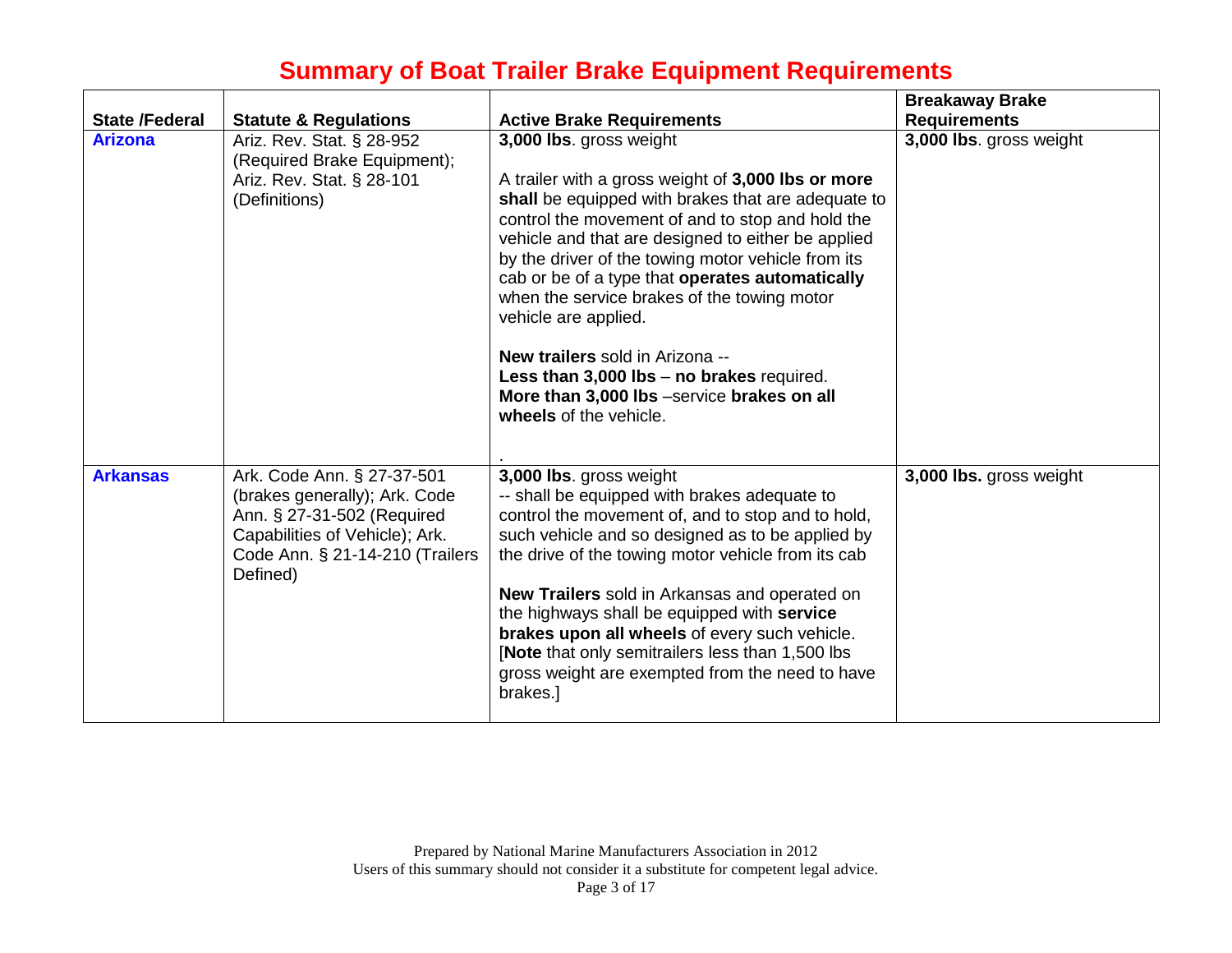| <b>State /Federal</b> | <b>Statute &amp; Regulations</b>                                                                                                                                                                      | <b>Active Brake Requirements</b>                                                                                                                                                                                                                                                                                                                                                                                                                                                                                                                                                                                 | <b>Breakaway Brake</b><br><b>Requirements</b>                  |
|-----------------------|-------------------------------------------------------------------------------------------------------------------------------------------------------------------------------------------------------|------------------------------------------------------------------------------------------------------------------------------------------------------------------------------------------------------------------------------------------------------------------------------------------------------------------------------------------------------------------------------------------------------------------------------------------------------------------------------------------------------------------------------------------------------------------------------------------------------------------|----------------------------------------------------------------|
| <b>California</b>     | Ann. Cal. Vehicle Code § 26302<br>(Trailer Brake Requirements);<br>Ann. Cal. Vehicle Code § 630                                                                                                       | 3,000 lbs gross weight --brakes on at least two<br>wheels                                                                                                                                                                                                                                                                                                                                                                                                                                                                                                                                                        | <b>Mandatory if otherwise</b><br>required to have power brakes |
|                       | (Trailer definition); Ann. Cal.<br>Vehicle Code § 26303 (trailer<br>coaches and camp trailers brake                                                                                                   | If equipped with air brakes - must have brakes on<br>all wheels                                                                                                                                                                                                                                                                                                                                                                                                                                                                                                                                                  |                                                                |
|                       | requirements); Ann. Cal. Vehicle<br>Code § 26304 (breakaway<br>brakes); Ann. Cal. Vehicle Code                                                                                                        | Brakes must comply with stopping distance of Ann.<br>Cal. Vehicle Code § 26454.                                                                                                                                                                                                                                                                                                                                                                                                                                                                                                                                  |                                                                |
|                       | § 26454 (Brakes - Control and<br>stopping requirements); Ann.<br>Cal. Veh. Code § 670 (Definition<br>of Vehicle); Cal. Code Regs. Tit.<br>8 § 3475 (Vehicles)                                         | Trailer coaches or camp trailer -- 1,500 lbs gross<br>weight - brakes on at least two wheels.                                                                                                                                                                                                                                                                                                                                                                                                                                                                                                                    |                                                                |
| <b>Colorado</b>       | Colo. Rev. Stat. Ann. § 42-4-223<br>(brakes);<br>Colo. Rev. Stat. Ann. § 42-1-102<br>(definitions);<br>8 Colo Code Regs § 1507-18<br>(Rules and Regulations<br>concerning the Use of Surge<br>Brakes) | 3,000 lbs. gross weight- all wheels; Trailers<br>under 3,000 lbs. gross weight don't need<br>brakes<br>Surge brakes may be used on trailers provided<br>they meet the following criteria:<br>--GVWR does not exceed 10,000 lbs<br>--Actual gross weight of the trailer does not exceed<br><b>GVWR</b><br>--The GVWR of the trailer(s) cannot exceed 1 $\frac{1}{2}$<br>times the GVWR of the towing vehicle.<br>-- accidental breakaway will automatically be<br>applied;<br>-- brakes must apply to all wheels of a trailer<br>-- meet performance standard<br>Surge Brake regulation (§1507-18) applies to any | 3,000 lbs. gross weight                                        |
|                       |                                                                                                                                                                                                       | individual who operates a trailer equipped with<br>surge brakes except for: Commercial vehicle in<br>interstate commerce (subject to 49 CFR Part 393,                                                                                                                                                                                                                                                                                                                                                                                                                                                            |                                                                |

Prepared by National Marine Manufacturers Association in 2012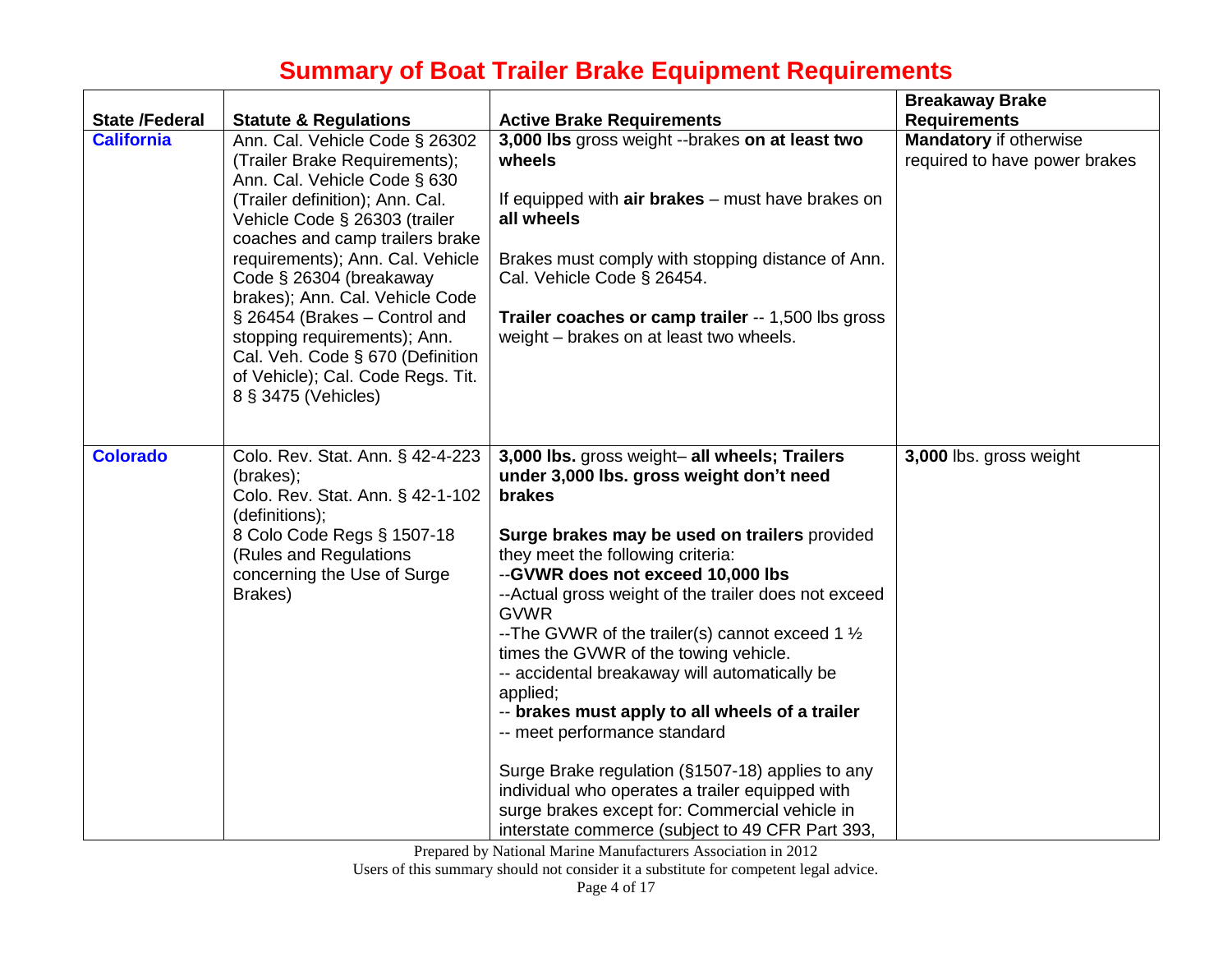| <b>State /Federal</b> | <b>Statute &amp; Regulations</b>                                                                                                                                                                                                                                                                                                                                              | <b>Active Brake Requirements</b>                                                                                                                                                                                                                                                                                                                                                                          | <b>Breakaway Brake</b><br><b>Requirements</b>                                                                                     |
|-----------------------|-------------------------------------------------------------------------------------------------------------------------------------------------------------------------------------------------------------------------------------------------------------------------------------------------------------------------------------------------------------------------------|-----------------------------------------------------------------------------------------------------------------------------------------------------------------------------------------------------------------------------------------------------------------------------------------------------------------------------------------------------------------------------------------------------------|-----------------------------------------------------------------------------------------------------------------------------------|
|                       |                                                                                                                                                                                                                                                                                                                                                                               | subpart C); Commercial vehicles are subjected to<br>§42-4-235(4); Trailers not required to be equipped<br>with brakes pursuant to $\S$ 42-4-223(1)(d), CRS<br>[Trailers under 3,000 lbs. gross weight]                                                                                                                                                                                                    |                                                                                                                                   |
| <b>Connecticut</b>    | Conn. Gen. Stat. Ann. § 14-81<br>(Brake equipment of trailers);<br>Conn. Gen. Stat. Ann. §14-1<br>(Definitions); Conn. Agencies<br>Regs. § 14-80-2a (Service<br>Brakes); Conn. Gen. Stat. Ann.<br>§ 14-260n (Definitions)                                                                                                                                                     | 3,000 lbs. gross weight - all wheels<br>-- except for the brakes on trailers having a gross<br>weight of 8,000 lbs or less which do not need to<br>be capable of being controlled or operated from<br>driver's seat by either the hand or foot.<br>The commissioner may make regulations for the<br>performance of brakes (stopping distance) for<br>trailers except for boat trailers and pole trailers. |                                                                                                                                   |
| <b>Delaware</b>       | Del. Code Ann. tit. 21, § 4305<br>(Trailers and semi-trailers); Del.<br>Code Ann. tit. 21, § 4304;<br>(Brakes- performance<br>requirements); Del. Code Ann.<br>tit. 21, $\S$ 4303 (brakes – general<br>motor vehicle requirements);<br>Del. Code Ann. tit. 21, § 101<br>(Definitions - Words and<br>Phrases); 7 Del. Admin. Code §<br>9201-11.1 (Vehicles in Public<br>Lands) | 4,000 lbs. gross weight - must have brakes<br>controlled by the operator of the towing vehicle<br>The service brakes upon any motor vehicle or<br>combination of vehicles shall be adequate to stop<br>such vehicle when traveling 20 miles per hour<br>within a distance of 30 feet                                                                                                                      |                                                                                                                                   |
| <b>Florida</b>        | Fla. Stat. Ann. § 316.261 (Brake<br>equipment required); Fla. Stat.<br>Ann. § 316.262 (Performance<br>ability of motor vehicle brakes);<br>Fla. Stat. Ann. § 316.263<br>(Maintenance of brakes);<br>Fla. Stat. Ann. § 316.003                                                                                                                                                 | 3,000 lbs. gross weight -- all wheels<br>Under 3,000 lbs. gross weight - no brakes as long<br>as total weight of trailer does not exceed 40% of<br>gross weight of towing vehicle and trailer when<br>connected and able to stop within 40 feet from an<br>initial speed of 20 mph. (14 feet per second<br>deceleration)                                                                                  | 3,000 lbs. gross weight $-$ all<br>wheels & Every trailer,<br>semitrailer, and pole trailer with<br>air or vacuum-actuated brakes |

Prepared by National Marine Manufacturers Association in 2012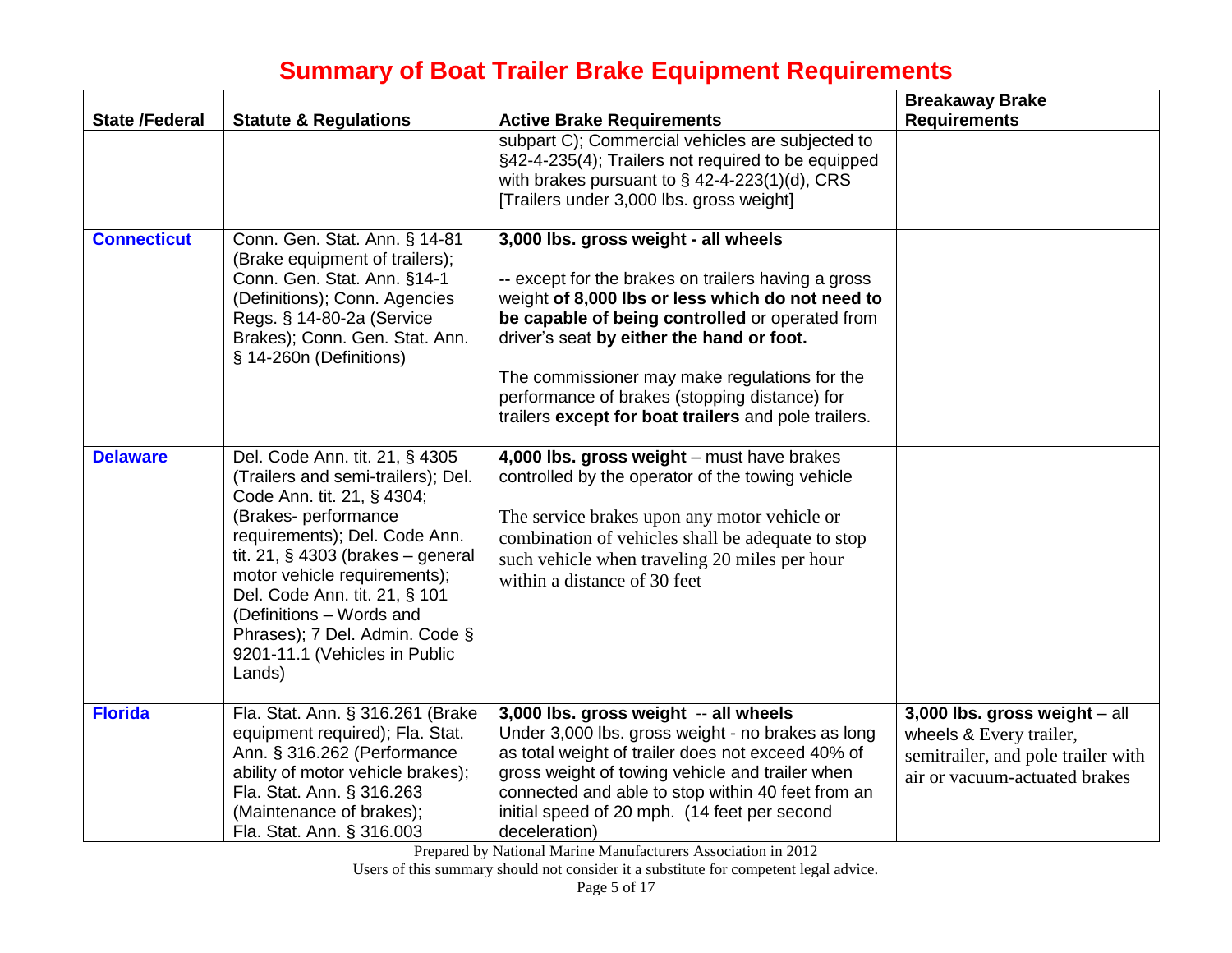| <b>State /Federal</b> | <b>Statute &amp; Regulations</b>                                                                                                                                                                                                                      | <b>Active Brake Requirements</b>                                                                                                                                                                                                                                                                                                                                                                                                                                                                                                | <b>Breakaway Brake</b><br><b>Requirements</b>                            |
|-----------------------|-------------------------------------------------------------------------------------------------------------------------------------------------------------------------------------------------------------------------------------------------------|---------------------------------------------------------------------------------------------------------------------------------------------------------------------------------------------------------------------------------------------------------------------------------------------------------------------------------------------------------------------------------------------------------------------------------------------------------------------------------------------------------------------------------|--------------------------------------------------------------------------|
|                       | (Definitions)                                                                                                                                                                                                                                         | Surge breaks allowed if (1) gross vehicle weight<br>rating or the actual gross weight of any surge<br>brake equipped trailer or semitrailer does not<br>exceed 20,000 pounds; (2) breakaway protections<br>added; and (3) trailers and semitrailers with a<br>gross vehicle weight rating of 12,000 pounds or<br>less, the gross vehicle weight rating of any such<br>trailer shall not exceed 1.75 times the gross vehicle<br>weight rating of the towing vehicle [See Ga. Code<br>Ann. § 40-8-50 for additional requirements] |                                                                          |
| <b>Georgia</b>        | Ga. Code Ann. § 40-8-50<br>(Brakes, Equipment required);<br>Ga. Code Ann. § 40-8-53<br>(Performance ability of brakes)<br>Ga. Code Ann. § 40-1-1<br>(Definitions)                                                                                     | 3,000 lbs. gross weight - all wheels<br>Surge brakes expressly allowed for GVWR that<br>does not exceed 12,000 lbs.                                                                                                                                                                                                                                                                                                                                                                                                             | 3,000 lbs. gross weight<br>Must have breakaway if using<br>surge brakes. |
| <b>Hawaii</b>         | Haw. Rev. Stat. § 287-1<br>(Definition of motor vehicle<br>includes trailer); Haw. Rev. Stat.<br>§ 286-2 (Definition of Trailer);<br>Haw. Admin. Rules § 19-141<br>(Incorporation by reference);<br>Honolulu Rules & Ordinances<br>§§ 15-19.24-19.26‡ | 3,000 lbs. gross weight*<br>Under 3,000 lbs. gross weight - no brakes as long<br>as such weight does not exceed 50% of the weight<br>of the towing vehicle*<br>Incorporations by reference Title 49, Parts 390-399<br>of the Code of Federal Regulations (as of June 27,<br>2003).                                                                                                                                                                                                                                              | 3,000 lbs. gross weight*                                                 |
| Idaho                 | Idaho Code Ann. § 49-933<br>(Brakes); Idaho Code Ann. § 49-<br>121 (Definition of Trailer)                                                                                                                                                            | Over 1,500 lbs. gross weight - all wheels<br>Any trailer of less than 1,500 lbs unladen weight<br>need not be equipped with brakes.                                                                                                                                                                                                                                                                                                                                                                                             | 1,500 lbs. gross weight                                                  |
| <b>Illinois</b>       | 625 III. Comp. Stat. § 5/12-301<br>(Brakes); Ill. Admin Code 92, §<br>390.1020 (Definition of "motor<br>vehicle" includes trailer)                                                                                                                    | Boat trailer of a gross weight of over 3,000 lbs<br>must be equipped with brakes. Under 3,000 lbs.,<br>no brakes needed                                                                                                                                                                                                                                                                                                                                                                                                         | Boat trailer -- 5,000 lbs. gross<br>weight                               |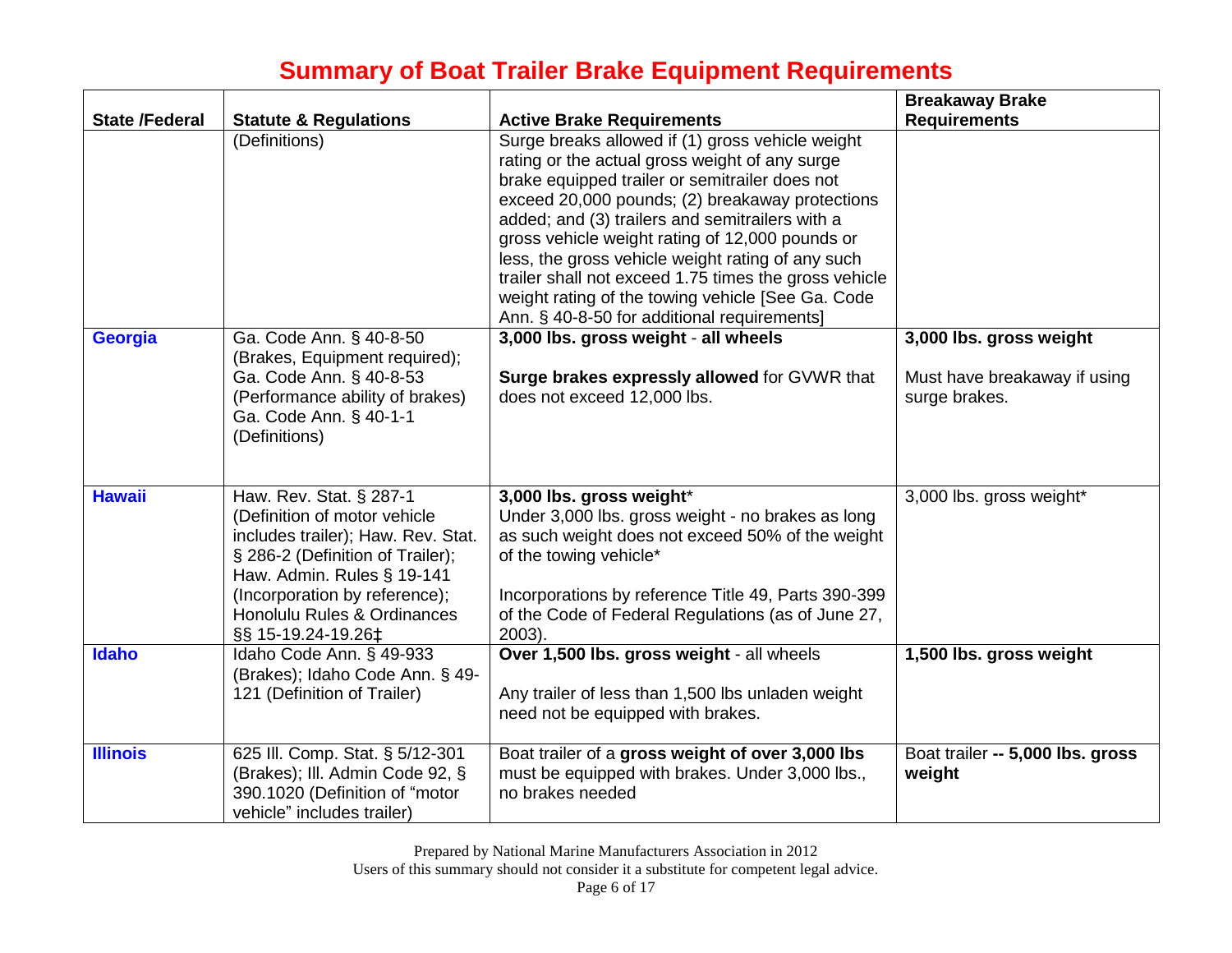| <b>State /Federal</b> | <b>Statute &amp; Regulations</b>                                                                                                                                                               | <b>Active Brake Requirements</b>                                                                                                                                                                                                                                                                                                                                                                                                | <b>Breakaway Brake</b><br><b>Requirements</b> |
|-----------------------|------------------------------------------------------------------------------------------------------------------------------------------------------------------------------------------------|---------------------------------------------------------------------------------------------------------------------------------------------------------------------------------------------------------------------------------------------------------------------------------------------------------------------------------------------------------------------------------------------------------------------------------|-----------------------------------------------|
|                       |                                                                                                                                                                                                | Need brakes only on one wheel on each side of<br>the vehicle for trailers over 3000 lbs but under<br>5001 lbs.                                                                                                                                                                                                                                                                                                                  |                                               |
|                       |                                                                                                                                                                                                | Must stop distance in distance of 30 feet when<br>travelling at 20 m.p.h.                                                                                                                                                                                                                                                                                                                                                       |                                               |
| <b>Indiana</b>        | Ind. Code $\S$ 9-19-3-3 (Brakes -<br>Trailers and semi-trailers of<br>gross weight of three thousand<br>pounds or more); See also Ind.<br>Code §§ 9-19-3-1 thru 9-19-3-<br>7(Chapter 3 Brakes) | 3,000 lbs. gross weight - all wheels                                                                                                                                                                                                                                                                                                                                                                                            | 3,000 lbs. gross weight                       |
| <b>lowa</b>           | lowa Code Ann. § 321.430<br>(Brake, hitch and control<br>requirements); Iowa Code Ann.<br>§ 321.1 (Definitions)                                                                                | 3,000 lbs. gross weight or more. Trailers with<br>gross weight of 3,000 lbs or more must have a<br>separate, auxiliary means of applying brakes from<br>towing vehicle or with self-actuating brakes.<br>Trailer must also be equipped with a weight<br>equalizing hitch with a sway control unless<br>towed by a truck or truck tractor.<br>Trailers or semitrailers with less than 3,000 gross<br>weight does not need brakes |                                               |
| <b>Kansas</b>         | Kan. Stat. Ann. § 8-1734<br>(Braking systems for motor<br>vehicles and combinations of<br>vehicles); Kan. Stat. Ann. § 8-<br>126 (Definitions)                                                 | Every combination of vehicles shall have a<br>service braking system which will stop it within 40<br>feet from an initial speed of 20 mph and an<br>adequate parking brake.                                                                                                                                                                                                                                                     |                                               |
| <b>Kentucky</b>       | Ky. Stat. Ann. § 189.090<br>(Brakes); Ky. Stat. Ann. §<br>189.010 (Definitions)                                                                                                                | Every motor vehicle (includes trailer) shall be<br>equipped with brakes adequate to control the<br>movement of and to stop and hold the vehicle; on<br>at least two wheels; performance based (stop<br>within 40 feet when traveling at a speed of 20 mph.                                                                                                                                                                      |                                               |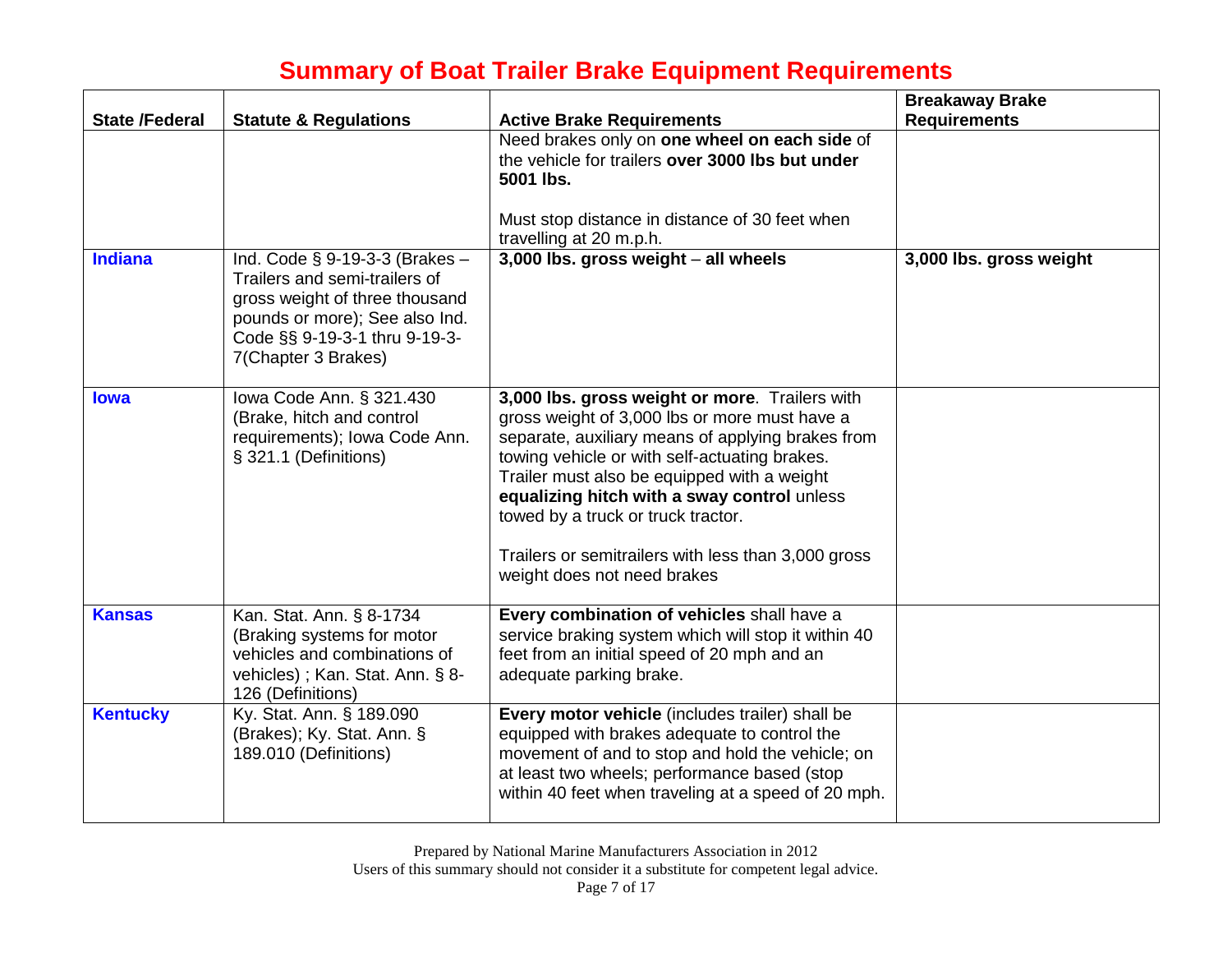| <b>State /Federal</b> | <b>Statute &amp; Regulations</b>                                                                                                                                                                          | <b>Active Brake Requirements</b>                                                                                                                                                                                                                                                                                                                                                                                                                                                                                                                                                                           | <b>Breakaway Brake</b><br><b>Requirements</b>                                                                                   |
|-----------------------|-----------------------------------------------------------------------------------------------------------------------------------------------------------------------------------------------------------|------------------------------------------------------------------------------------------------------------------------------------------------------------------------------------------------------------------------------------------------------------------------------------------------------------------------------------------------------------------------------------------------------------------------------------------------------------------------------------------------------------------------------------------------------------------------------------------------------------|---------------------------------------------------------------------------------------------------------------------------------|
| Louisiana             | La. Rev. Stat. Ann. § 32:341<br>(Brake equipment required); La.<br>Rev. Stat. Ann. § 32:1<br>(definitions).                                                                                               | 3,000 lbs. gross weight or more (between 3001<br>and 5,000 lbs. gross weight need only have brakes<br>on a single axle over 5,000 need brakes on all<br>wheels).<br>All sport, boat, or any nonagricultural trailers and<br>semi-trailers of less than 3,000 lbs gross weight<br>need not be equipped with brakes.<br>Cab operated.                                                                                                                                                                                                                                                                        | 3,000 lbs. gross weight or<br>more                                                                                              |
| <b>Maine</b>          | Me. Rev. Stat. Ann. 29-A, §<br>1902 (Brakes); Me. Rev. Stat.<br>Ann. 29-A, § 101 (Definitions)                                                                                                            | 3,000 lbs. gross weight - all wheels (braking<br>performance standard depends on number of<br>wheels)                                                                                                                                                                                                                                                                                                                                                                                                                                                                                                      |                                                                                                                                 |
| <b>Maryland</b>       | Md. Code Ann. Trans., § 22-301<br>(Necessary brake equipment);<br>Md. Code Ann. Trans., 22-302<br>(Brake performance<br>requirements); Md. Code Regs.<br>11.14.05.04 (Inspection<br>standards for Brakes) | Under 3,000 lbs. gross weight - no brakes as<br>long as total weight of trailer does not exceed 40%<br>of gross weight of towing vehicle and trailer when<br>connected and able to stop within 50 feet<br>3,001 lbs gross weight to 10,000 lbs. with 2 or<br>more axles, brakes on all wheels of at least 1<br>axle; and meets performance standards.<br>Over 10,000 lbs gross weight brakes on all<br>wheels.<br>Surge brakes allowed if less than 10,000 lbs<br>gross vehicle weight rating or registered<br>weight (which ever is less), must have breakaway,<br>includes a list of other requirements. | 3,000 to 10,000 lbs. gross<br>weight all wheels of 1 axle<br>breakaway.<br>Over 10,000 lbs gross weight<br>all wheel breakaway. |
| <b>Massachusetts</b>  | Mass. Gen. Laws Ann. 90 § 7<br>(Brakes); Mass. Gen. Laws Ann.<br>90 § 1 (Definitions)                                                                                                                     | 10,000 lbs. gross weight (unladen or empty) must<br>be equipped with air or electric brakes                                                                                                                                                                                                                                                                                                                                                                                                                                                                                                                |                                                                                                                                 |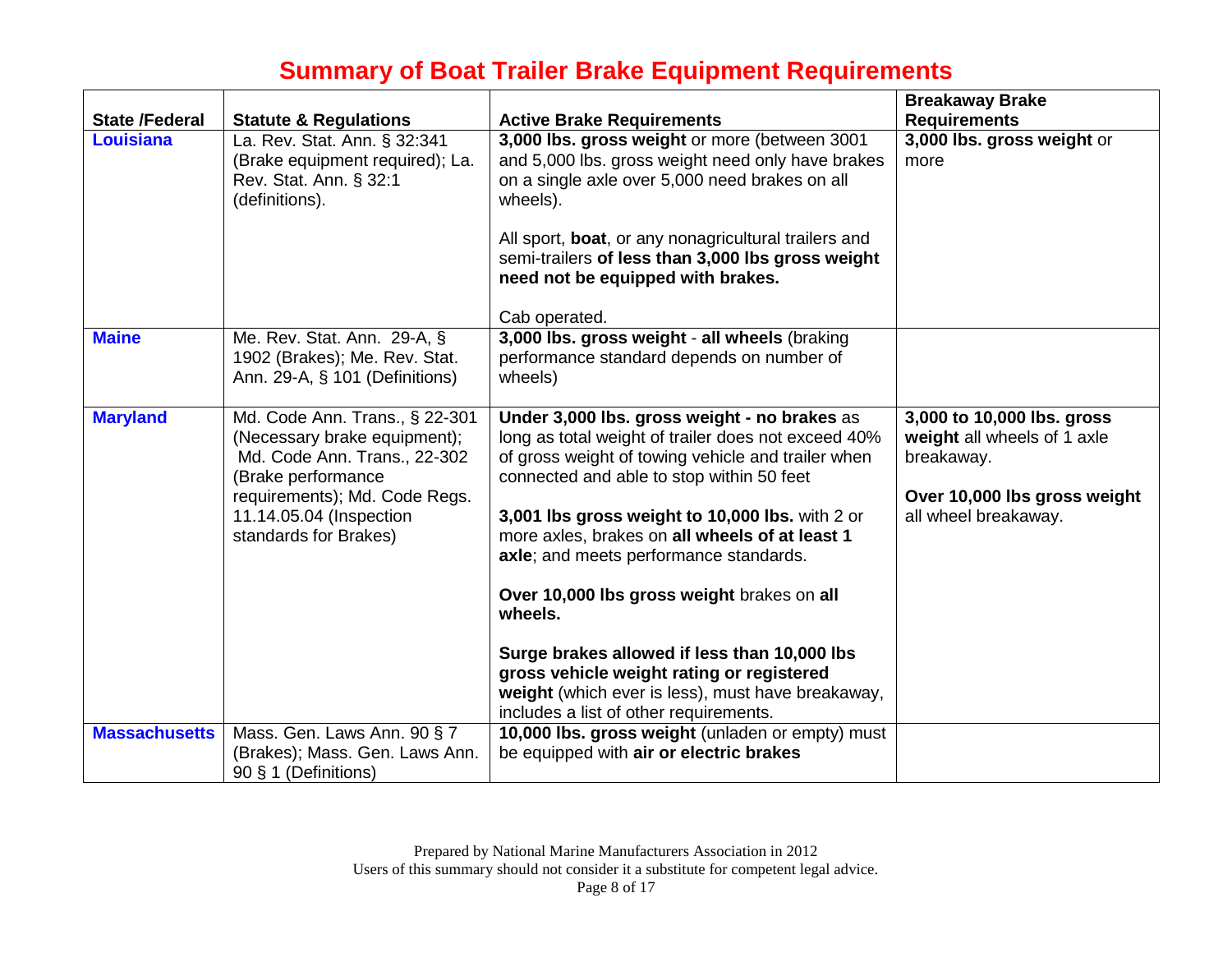| <b>State /Federal</b> | <b>Statute &amp; Regulations</b>                                                                                                                                                                                                                                                       | <b>Active Brake Requirements</b>                                                                                                                                                                                                                                                                                                                                                                                                                                                                                                                                                                                                                     | <b>Breakaway Brake</b><br><b>Requirements</b> |
|-----------------------|----------------------------------------------------------------------------------------------------------------------------------------------------------------------------------------------------------------------------------------------------------------------------------------|------------------------------------------------------------------------------------------------------------------------------------------------------------------------------------------------------------------------------------------------------------------------------------------------------------------------------------------------------------------------------------------------------------------------------------------------------------------------------------------------------------------------------------------------------------------------------------------------------------------------------------------------------|-----------------------------------------------|
| <b>Michigan</b>       | Mich. Comp. Laws Ann. §<br>257.705 (Brakes); Mich. Comp.<br>Laws Ann. § 480.11a<br>(Incorporation of Federal Motor<br>Carrier regulations); Mich.<br>Comp. Laws Ann. § 480.13a<br>(trailers; equipment with surge<br>brakes); Mich. Comp. Laws Ann.<br>§§ 257.59; 257.73 (Definitions) | Under 3,000 lbs. gross weight - no brakes as<br>long as gross weight of trailer, no part of the load<br>of which rests upon the towing vehicle, does not<br>exceed 40% of the gross weight of the towing<br>vehicle.<br>3,000 lbs. gross weight or more-brakes required<br>on at least two wheels<br>15,001 lbs. or more gross weight brakes on all<br>wheels and designed to be applied by driver of<br>towing motor vehicle from cab.<br>Incorporates by reference 49 CFR parts 40, 356,<br>365, 368, 371 through 373, 375, 376, 379, 382,<br>383, 385, 387, 390 through 393, 395 through 399<br>including the appendices of each part, subject to |                                               |
|                       |                                                                                                                                                                                                                                                                                        | some exceptions.                                                                                                                                                                                                                                                                                                                                                                                                                                                                                                                                                                                                                                     |                                               |
| <b>Minnesota</b>      | Minn. Stat. Ann. § 169.67<br>(Brakes; includes performance<br>standards); Minn. Stat. Ann. §                                                                                                                                                                                           | 3,000 lbs. gross weight or more - foot brakes on<br>all wheels.                                                                                                                                                                                                                                                                                                                                                                                                                                                                                                                                                                                      | 3,000 lbs. gross weight                       |
|                       | 169.011 (Definitions)                                                                                                                                                                                                                                                                  | Surge brakes allowed.                                                                                                                                                                                                                                                                                                                                                                                                                                                                                                                                                                                                                                |                                               |
| <b>Mississippi</b>    | Miss. Code Ann. § 63-7-51<br>(Brakes); Miss. Code Ann. § 63-<br>7-53 (Brake Standards); Miss.<br>Stat. Ann. § 63-3-103 (Types of<br>vehicles); Miss. Stat. Ann. § 63-<br>3-107 (Types of trailers)                                                                                     | Less than 2,000 lbs gross towed by an<br>automobile of two axles or less - no brakes.<br>More than 2,000 lbs. gross weight and two<br>axles towed by an automobile must have service<br>brakes on all wheels.                                                                                                                                                                                                                                                                                                                                                                                                                                        | 2,000 lbs. gross weight                       |
|                       |                                                                                                                                                                                                                                                                                        | Trailer carrying over one ton (2,000 lbs), must<br>have brakes to be applied by the driver in cab of<br>towing vehicle.                                                                                                                                                                                                                                                                                                                                                                                                                                                                                                                              |                                               |
| <b>Missouri</b>       | Mo. Ann. Stat. § 307.170 (other<br>equipment motor vehicles); Mo.<br>Ann. Stat. § 307.360 (Permits<br>and instructions furnished by                                                                                                                                                    | N/A<br>[note all motor vehicles (which appears to exclude<br>trailers) must have two sets of adequate brakes.<br>Also "commercial motor vehicles and trailers must                                                                                                                                                                                                                                                                                                                                                                                                                                                                                   | N/A                                           |

Prepared by National Marine Manufacturers Association in 2012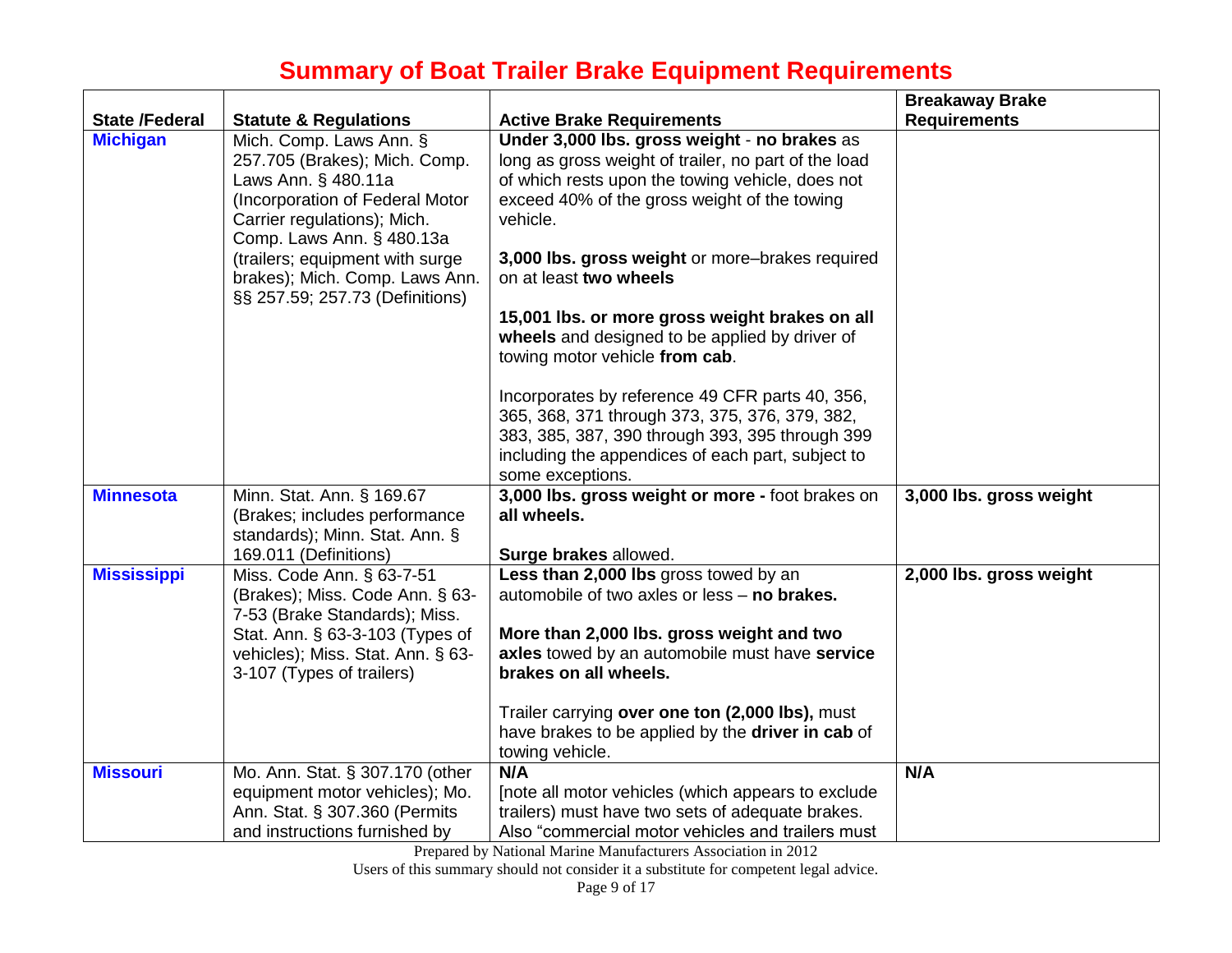| <b>State /Federal</b> | <b>Statute &amp; Regulations</b>                                                                                                                                                                                                                                                                                                                                                                                            | <b>Active Brake Requirements</b>                                                                                                                                                                                                                              | <b>Breakaway Brake</b><br><b>Requirements</b>                          |
|-----------------------|-----------------------------------------------------------------------------------------------------------------------------------------------------------------------------------------------------------------------------------------------------------------------------------------------------------------------------------------------------------------------------------------------------------------------------|---------------------------------------------------------------------------------------------------------------------------------------------------------------------------------------------------------------------------------------------------------------|------------------------------------------------------------------------|
|                       | superintendent)                                                                                                                                                                                                                                                                                                                                                                                                             | be equipped with adequate and proper brakes, so<br>as to obtain a certificate of inspection and approval<br>as required by § 307.360 (appears to not apply to<br>consumer trailers.]                                                                          |                                                                        |
| <b>Montana</b>        | Mont. Code Ann. § 61-9-304<br>(Brakes required on all wheels -<br>exceptions); Mont. Code Ann. §<br>61-9-305 (Automatic trailer<br>brake application upon<br>breakaway); Mont. Code Ann. §<br>61-9-312 (Performance ability of<br>brakes); Mont. Code Ann. § 61-<br>9-301 (Brake equipment<br>required); Mont. Code Ann. §<br>61-1-101 (Definitions)                                                                        | Under 3,000 lbs. gross weight - no brakes as<br>long as total weight of trailer does not exceed 40%<br>of gross weight of towing vehicle and trailer when<br>connected and able to stop within 40 feet (61-9-<br>312)<br>3,000 lbs. gross weight - all wheels | 3,000 lbs gross weight                                                 |
| <b>Nebraska</b>       | Neb. Rev. Stat. Ann. § 60-6, 246<br>(Trailers; brake requirements);<br>Neb. Rev. Stat. Ann. § 60-673<br>(Trailer, defined).                                                                                                                                                                                                                                                                                                 | Recreational boat trailers 3,000 lbs. to 6,499 lbs.<br>gross weight -- brakes on two wheels<br>6,500 lbs. gross weight - all wheels<br>Brakes must be operable from the driving position<br>of the towing vehicle.                                            | 3,000 lbs. gross weight $-$<br>breakaway, surge, or impulse<br>switch. |
| <b>Nevada</b>         | Nev. Rev. Stat. Ann. §<br>484D.250 (Equipment required);<br>Nev. Rev. Stat. Ann. §<br>484D.255 (Requirements for<br>Performance); Nev. Rev. Stat.<br>Ann. § 484D. 270 (Arrangement<br>of system; device for control);<br>Nev. Rev. Stat. Ann. §<br>484D.260 (Maintenance); Nev.<br>Rev. Stat. Ann. § 484D. 265<br>(Equipment for towing vehicle);<br>Nev. Admin. Code § 484.090<br>(Service Brake; Performance<br>Standard) | Less than 1,500 lbs. gross weight need not be<br>equipped with brakes.<br>Over 1,500 lbs. gross weight must have service<br>brakes on all wheels.<br>Surge brakes allowed.                                                                                    | 3,000 lbs. gross weight                                                |

Prepared by National Marine Manufacturers Association in 2012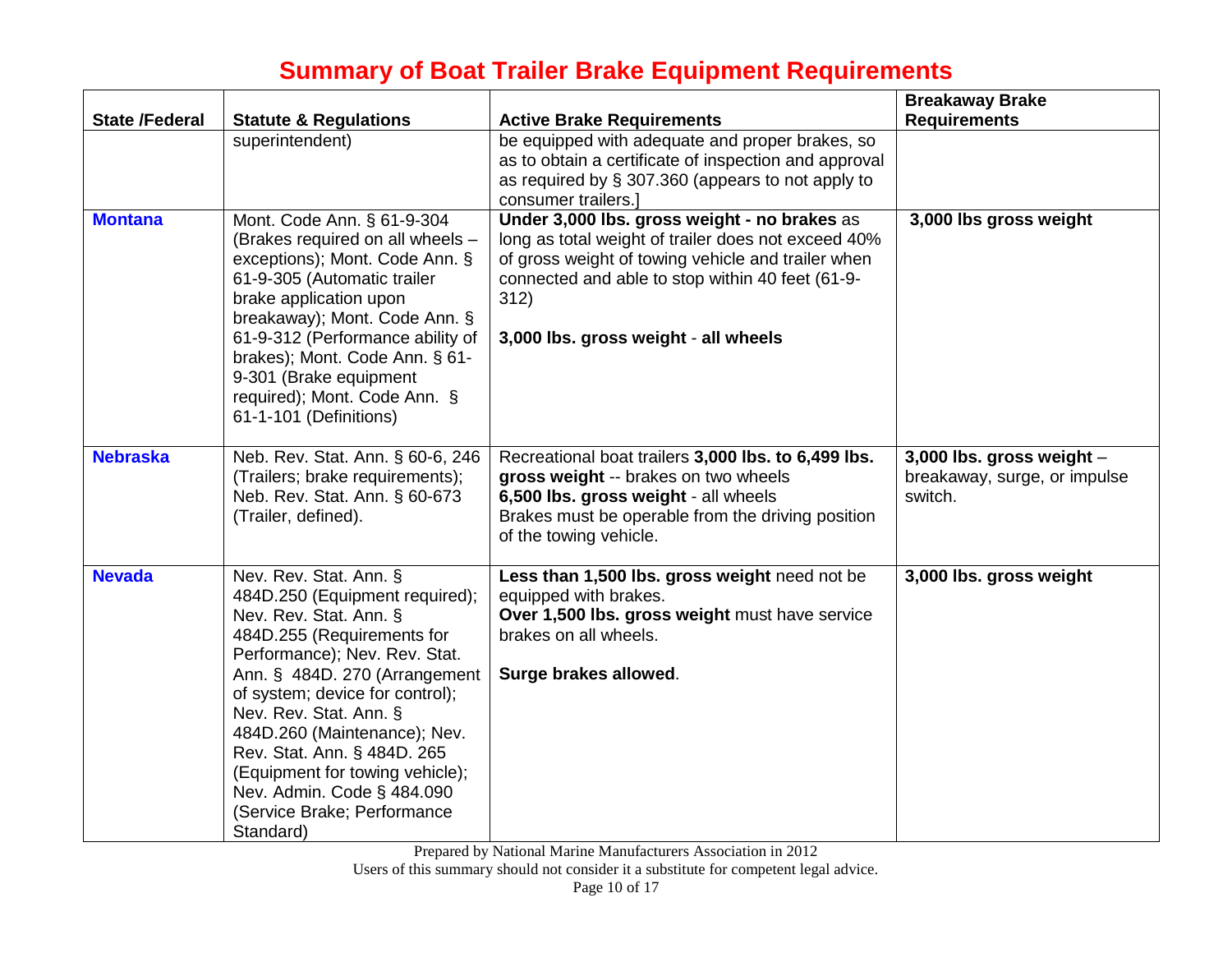|                                |                                                                                                                                                                                                                                                                                                  |                                                                                                                                                                                   | <b>Breakaway Brake</b>  |
|--------------------------------|--------------------------------------------------------------------------------------------------------------------------------------------------------------------------------------------------------------------------------------------------------------------------------------------------|-----------------------------------------------------------------------------------------------------------------------------------------------------------------------------------|-------------------------|
| <b>State /Federal</b>          | <b>Statute &amp; Regulations</b>                                                                                                                                                                                                                                                                 | <b>Active Brake Requirements</b>                                                                                                                                                  | <b>Requirements</b>     |
| <b>New</b><br><b>Hampshire</b> | N.H. Rev. Stat. § 266:30 (Trailer<br>Brakes); § 266:28 (Brake<br>Performance); N.H. Code<br>Admin. R. Saf-C § 3227.07<br>(Emergency Brakes); N.H. Code<br>R. Saf-C. § 32207.03 (Trailer,<br>Semi-Trailer, and Full Trailer<br>Brakes)                                                            | 3,000 lbs. gross weight-adequate brakes to<br>control vehicle at all times.                                                                                                       |                         |
| <b>New Jersey</b>              | N.J. Stat. Ann. § 39:3-67 (Brake<br>Equipment Required); N.J. Stat.<br>Ann. § 39:3-45 (Certain Vehicles<br>exempted); N.J. Stat. Ann. §<br>39:3-68 (Brake Performance);<br>N.J. Stat. Ann. § 39:3-68.1<br>(Towing vehicle and towed<br>vehicle defined); N.J. Stat. Ann.<br>39-1-1 (Definitions) | 3,000 lbs. gross weight - all wheels<br>Under 3,000 lbs. gross weight - no brakes as long<br>as gross weight of trailer does not exceed 40% of<br>gross weight of towing vehicle. | 3,000 lbs. gross weight |
| <b>New Mexico</b>              | N.M. Stat. Ann § 66-3-840<br>(Brakes); N.M. Stat. Ann. § 66-<br>1-4.3 & N.M. Stat. Ann. §<br>4.17(Definitions)                                                                                                                                                                                   | 3,000 lbs. gross weight - all wheels                                                                                                                                              |                         |
| <b>New York</b>                | N.Y. Comp. Codes R. & Regs.<br>15, §§ 41.1 & 41.2 (Standards<br>for Brake Efficiency); N.Y. Veh.<br>& Traf § 375 (Equipment); N.Y.<br>Veh. & Traf. § 156 (Trailer<br>Defined)                                                                                                                    | 3,000 lbs. gross weight - adequate brakes<br>meeting the standards prescribed in the<br>regulations.                                                                              |                         |
| <b>North Carolina</b>          | N.C. Gen. Stat. Ann. § 20-124<br>(Brakes); 19A NC ADC 3D.0532<br>(General information regarding<br>safety inspection of motor<br>vehicles - Brakes); N.C. Gen.                                                                                                                                   | 4,000 lbs. gross weight (two tons)- Cab<br>operated                                                                                                                               |                         |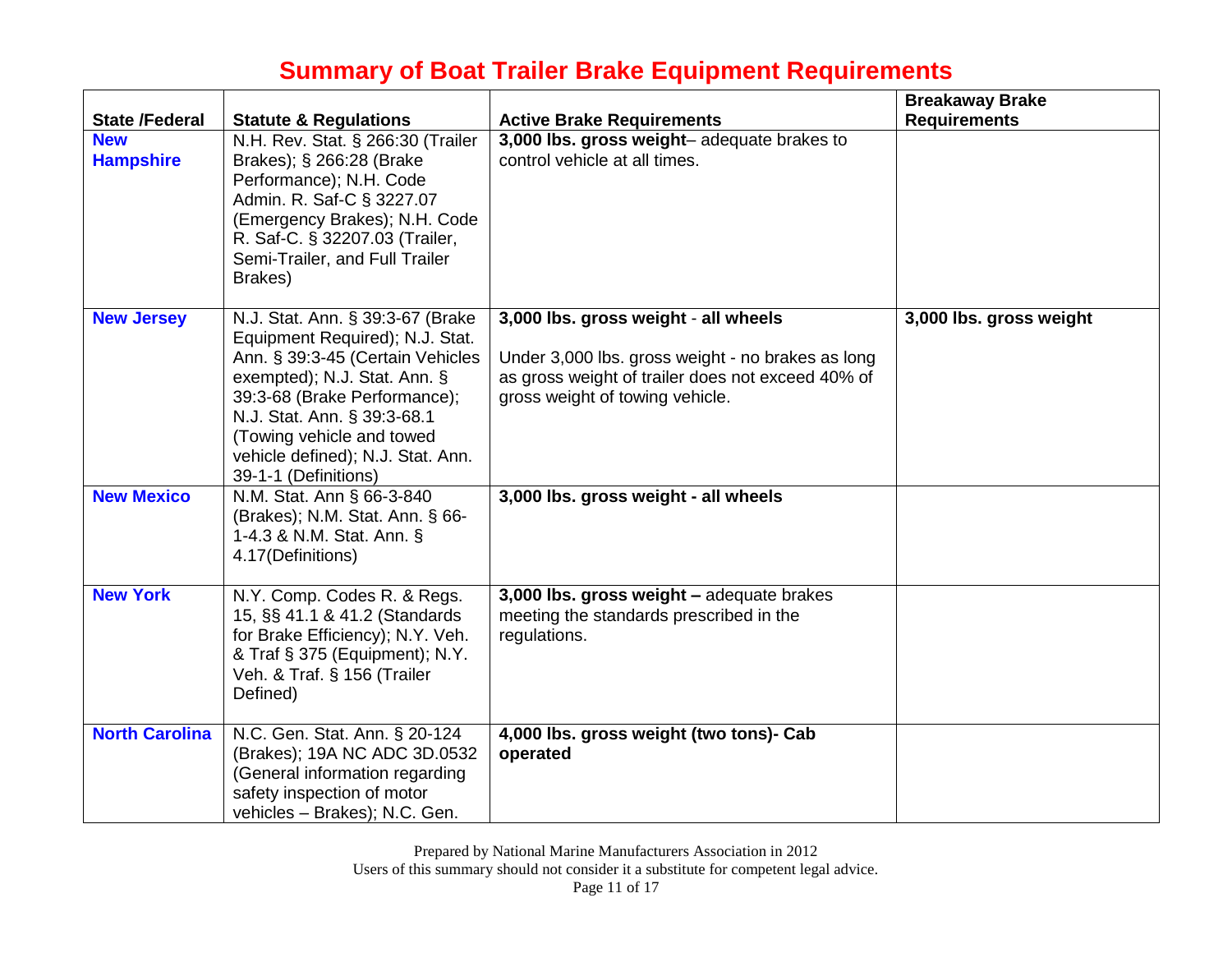| <b>State /Federal</b> | <b>Statute &amp; Regulations</b>                                                                                                                                                     | <b>Active Brake Requirements</b>                                                                                                                                                                                                                                                                                                                                                                                                                                                                                                                                                                                                                                                                                                                                                                                                                       | <b>Breakaway Brake</b><br><b>Requirements</b>                                                            |
|-----------------------|--------------------------------------------------------------------------------------------------------------------------------------------------------------------------------------|--------------------------------------------------------------------------------------------------------------------------------------------------------------------------------------------------------------------------------------------------------------------------------------------------------------------------------------------------------------------------------------------------------------------------------------------------------------------------------------------------------------------------------------------------------------------------------------------------------------------------------------------------------------------------------------------------------------------------------------------------------------------------------------------------------------------------------------------------------|----------------------------------------------------------------------------------------------------------|
|                       | Stat. Ann. § 20-4.01.<br>(Definitions)                                                                                                                                               |                                                                                                                                                                                                                                                                                                                                                                                                                                                                                                                                                                                                                                                                                                                                                                                                                                                        |                                                                                                          |
| <b>North Dakota</b>   | N.D. Cent. Code § 39-21-32<br>(Brake Equipment Required);<br>N.D. Cent. Code § 39-01-01<br>(Definitions)                                                                             | All trailers operated on highways at speeds in<br>excess of 25 mph                                                                                                                                                                                                                                                                                                                                                                                                                                                                                                                                                                                                                                                                                                                                                                                     | All trailers operated on<br>highways at speeds in excess<br>of 25 mph                                    |
| <b>Ohio</b>           | Ohio Rev. Code Ann. § 4513.20<br>(Brake Equipment); Ohio Rev.<br>Code Ann. § 4501.01<br>(Definitions)                                                                                | Every watercraft trailer with a gross weight of<br>3,000 lbs or more manufactured after January 1,<br>2008 must have separate brakes equipped with<br>hydraulic surge or electrically operated brakes<br>on two wheels. But see exclusions in definition of<br>trailer below.<br>2,000 lbs. gross weight for all other trailers.<br>Parking brakes. 2,000 lbs. gross weight for all<br>trailers (no express exemption for watercraft<br>trailers)<br><b>Expressly excluded from the definition of motor</b><br>vehicle and trailer is the following: "trailers that are<br>designed and used exclusively to transport a boat<br>between a place of storage and a marina, or in<br>and around a marina, when drawn or towed on<br>a public road or highway for a distance of no<br>more than ten miles and at a speed of 25 miles<br>per hour or less." | Watercraft trailer - gross<br>weight of 3,000 lbs.<br>2,000 lbs. gross weight for all<br>other trailers. |
| <b>Oklahoma</b>       | Okl.St.Ann. tit. 47, § 12-301<br>(Brake Equipment Required);<br>Okl.St.Ann. tit. 47, § 1-180<br>(Definition of Trailer);<br>Okl.St.Ann. tit. 47, § 1-186<br>(Definition of Vehicle); | 3,000 lbs. gross weight<br>Under 3,000 lbs. gross weight - no brakes as long<br>as weight of trailer does not exceed 40% of gross<br>vehicle weight rating of towing vehicle.<br>Surge brakes are lawful when used on a trailer                                                                                                                                                                                                                                                                                                                                                                                                                                                                                                                                                                                                                        | 3,000 lbs. gross weight                                                                                  |
|                       | Okl.St.Ann. tit. 47, § 12-302                                                                                                                                                        | which is towing or transporting a vessel or vessels.                                                                                                                                                                                                                                                                                                                                                                                                                                                                                                                                                                                                                                                                                                                                                                                                   |                                                                                                          |

Prepared by National Marine Manufacturers Association in 2012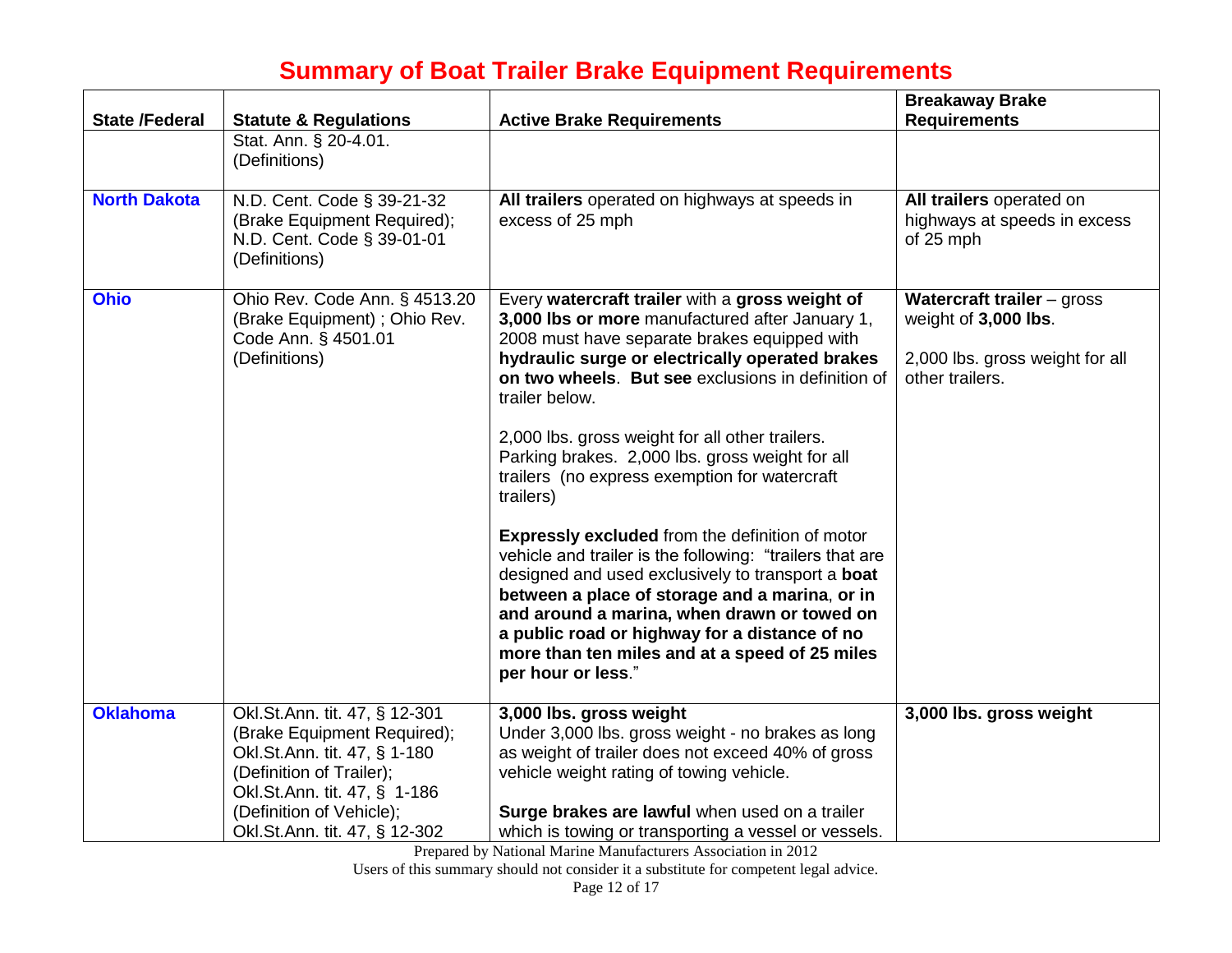| <b>State /Federal</b> | <b>Statute &amp; Regulations</b>                                                                                                                                                                                                                                                                                                      | <b>Active Brake Requirements</b>                                                                                                                                                                                                                                                                                                                                                                                    | <b>Breakaway Brake</b><br><b>Requirements</b> |
|-----------------------|---------------------------------------------------------------------------------------------------------------------------------------------------------------------------------------------------------------------------------------------------------------------------------------------------------------------------------------|---------------------------------------------------------------------------------------------------------------------------------------------------------------------------------------------------------------------------------------------------------------------------------------------------------------------------------------------------------------------------------------------------------------------|-----------------------------------------------|
|                       | (Performance ability of brakes)                                                                                                                                                                                                                                                                                                       |                                                                                                                                                                                                                                                                                                                                                                                                                     |                                               |
| <b>Oregon</b>         | Or. Rev. Stat. § 815.125<br>(Brakes, requirements and<br>standards); Or. Rev. Stat §<br>801.560 (Trailer defined); Or.<br>Rev. Stat § 815.010 (Equipment<br>standards, compliance;<br>application of federal<br>standards). See also Or. Rev.<br>Stat. § 815.130 (penalties for<br>drivers); Or. Rev. Stat. § 815.135<br>(exemptions) | Combination performance requirement --<br>>8,000 lbs. Total gross weight of vehicle and<br>trailer - trailer needs brakes if combination can not<br>stop within 35 feet from 20 mph.<br><8,000 lbs. Total gross weight of vehicle and<br>trailer - trailer needs brakes if combination can not<br>stop within 25 feet from 20 mph                                                                                   |                                               |
| <b>Pennsylvania</b>   | 75 Pa. Cons. Stat. Ann. § 4502<br>(General requirements for<br>braking systems); Pa. Cons.<br>Stat. Ann. § 102 (Definitions);<br>67 Pa. Code § 175.123<br>(Recreational, Semi and Utility<br>Trailers Braking Systems);<br>See also 67 Pa. Code §§<br>229.14; 231.7; 231.8<br>(Incorporation by Reference of<br>49 CFR)               | On all wheels except for vehicles under 3,000<br>Ibs. gross weight if the gross weight of the trailer<br>does not exceed 40% of the gross weight of the<br>towing vehicle.<br>Surge or inertial type brake systems are<br>authorized.<br>A vehicle to which additional axles and wheels<br>have been added shall be equipped with brakes on<br>the additional wheels.<br>Incorporates 49 CFR § 393.42 by reference. | 3,000 lbs. gross weight.                      |
| <b>Rhode Island</b>   | R.I. Gen. Laws § 31-23-4 (Brake<br>equipment required); R.I. Gen.<br>Laws $§$ 31-1-3 (Types of<br>Vehicles); R.I. Code R. § 47-1-<br>35:3.3 (Brakes - Official Manual<br>for Vehicle Inspection)                                                                                                                                      | 4,000 lbs. gross weight - cab operated<br>Every new motor vehicle, trailer or semi-trailer<br>sold in state and operated upon the highways must<br>be equipped with service brakes upon all wheels of<br>the vehicle. Any semi-trailer of less than four                                                                                                                                                            | 4,000 lbs. gross weight                       |

Prepared by National Marine Manufacturers Association in 2012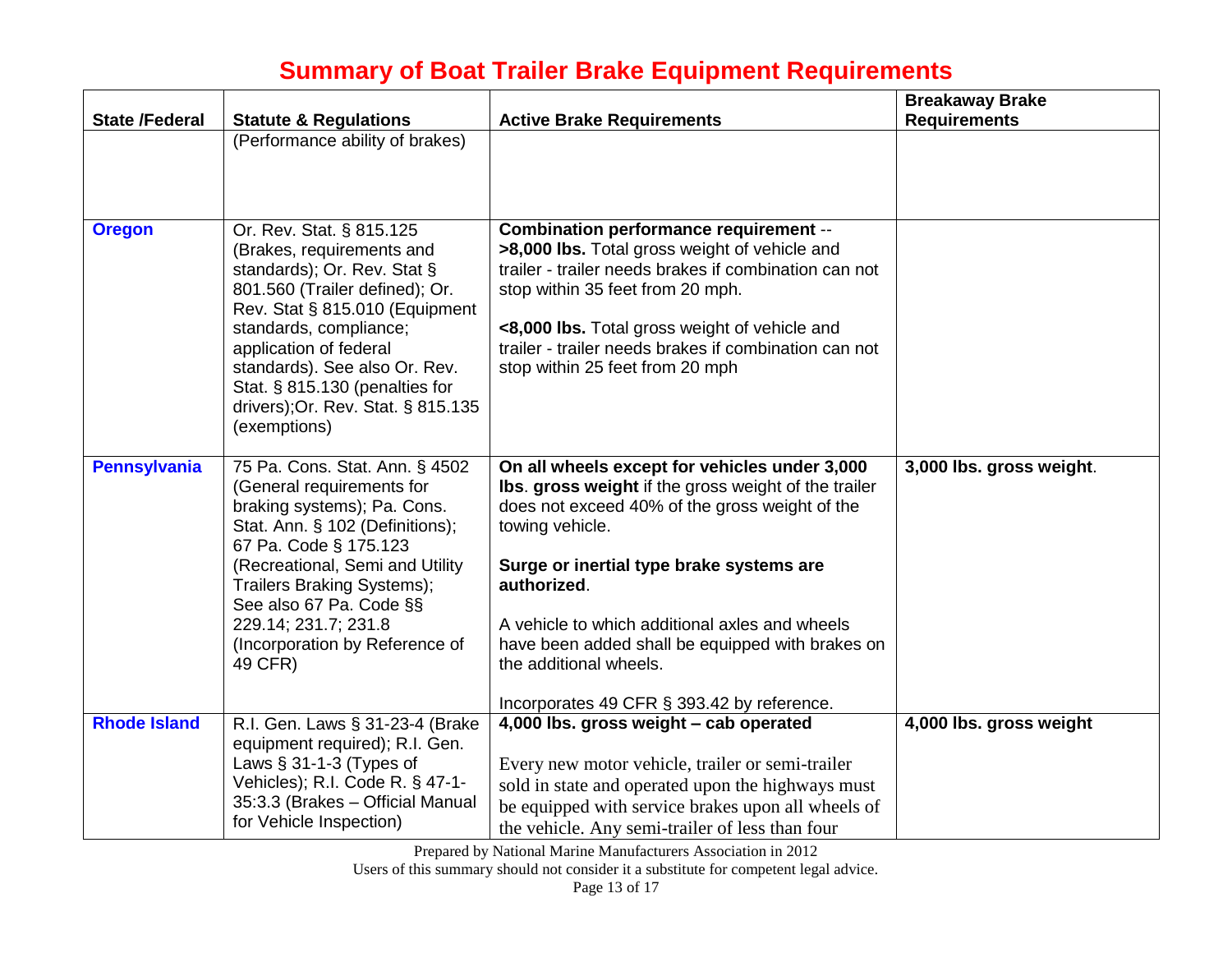| <b>State /Federal</b> | <b>Statute &amp; Regulations</b>                                                                                                                                                                                                                                                                                                                                                                                                      | <b>Active Brake Requirements</b>                                                                                                                                                                                                                                                                         | <b>Breakaway Brake</b><br><b>Requirements</b>                                                                                                                                                                          |
|-----------------------|---------------------------------------------------------------------------------------------------------------------------------------------------------------------------------------------------------------------------------------------------------------------------------------------------------------------------------------------------------------------------------------------------------------------------------------|----------------------------------------------------------------------------------------------------------------------------------------------------------------------------------------------------------------------------------------------------------------------------------------------------------|------------------------------------------------------------------------------------------------------------------------------------------------------------------------------------------------------------------------|
|                       |                                                                                                                                                                                                                                                                                                                                                                                                                                       | thousand pounds (4,000 lbs.) gross weight need<br>not be equipped with brakes.                                                                                                                                                                                                                           |                                                                                                                                                                                                                        |
| <b>South Carolina</b> | S.C. Code Ann. § 56-5-4850<br>(Brake equipment); S.C. Code<br>Ann. § 56-5-4860 (performance<br>requirements); S.C. Code Ann.<br>§ 56-3-20 (Definitions); S.C.<br>Code Ann. § 56-5-4870<br>(Maintenance and adjustment of<br>brakes); S.C. Code Ann. Regs.<br>38-393.43 (Breakaway and<br>emergency braking)                                                                                                                           | 3,000 lbs. gross weight - all wheels<br>Under 3,000 lbs. gross weight - no brakes as long<br>as total weight of trailer does not exceed 40% of<br>gross weight of towing vehicle when connected to<br>trailer and able to stop within 50 feet.<br>Surge brakes expressly allowed.                        | Trailers or semitrailers with air<br>or vacuum actuated and<br>those with 3,000 lbs. gross<br>weight gross weight                                                                                                      |
| <b>South Dakota</b>   | S.D. Codified Laws § 32-18-1<br>(Brakes required); S.D. Codified<br>Laws $\S$ 32-18-2 (Wheels on<br>which brakes must act); S.D.<br>Codified Laws § 32-18-3 (trailers<br>exempt from all-wheel<br>requirement); S.D. Codified<br>Laws § 32-18-7 (Service<br>brakes); S.D. Codified Laws §<br>32-18-8 (Capabilities of service<br>brakes); S.D. Codified Laws §<br>32-18-9 (testing); S.D. Codified<br>Laws $\S$ 32-14-1 (Definitions) | 3,000 lbs. gross weight - all wheels<br>Under 3,000 lbs. gross weight - no brakes as long<br>as total weight of trailer does not exceed 40% of<br>gross weight of towing vehicle when connected to<br>trailer and able to stop within 50 feet                                                            |                                                                                                                                                                                                                        |
| <b>Tennessee</b>      | Tenn. Code Ann. § 55-9-204<br>(Brakes); Tenn. Code Ann. §<br>55-9-205 (Brakes); Tenn. Code<br>Ann. § 55-8-101 (definitions)                                                                                                                                                                                                                                                                                                           | Service Brakes required on all trailers and<br>semitrailers operated on highways or sold in state,<br>Except semitrailers with less than 1,500 lbs. gross<br>weight are not required to have service brakes<br>3,000 lbs. gross weight requires cab operated<br>braking system with breakaway capability | 3,000 lbs. gross weight<br>7,500 lbs or less if traveling<br>solely intrastate and equipped<br>with a hydraulic breakaway<br>mechanism which is separate<br>from the hitch itself and <b>utilizes</b><br>surge brakes. |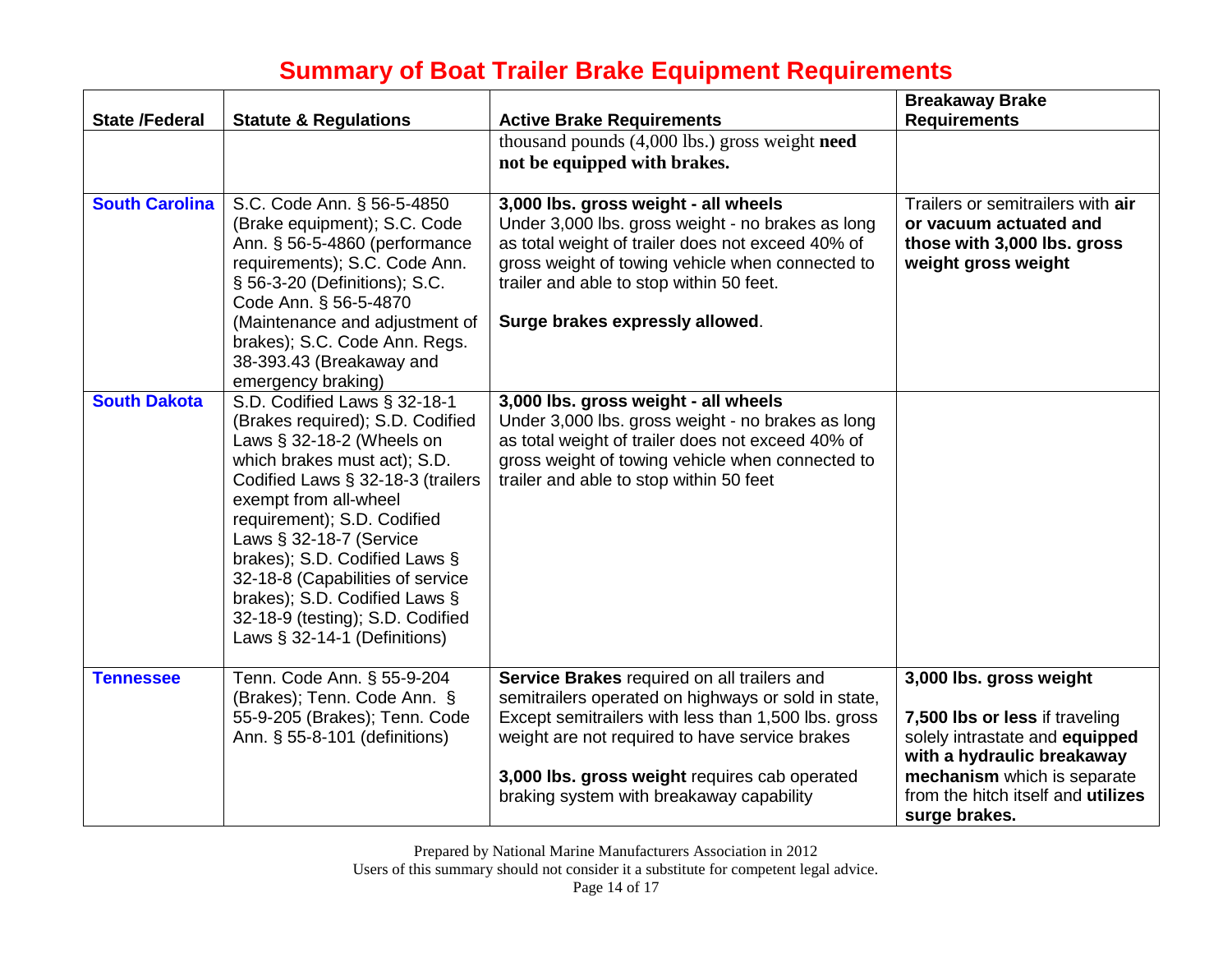|                       |                                                                                                                                                                                                                                                                                                                                                                                                                                                                                                         |                                                                                                                                                                                                                                                                                                                                                                                                                                                                                                                     | <b>Breakaway Brake</b>                                                                                                                                                                                                                                                                                                                                                                                                                                                                                                                        |
|-----------------------|---------------------------------------------------------------------------------------------------------------------------------------------------------------------------------------------------------------------------------------------------------------------------------------------------------------------------------------------------------------------------------------------------------------------------------------------------------------------------------------------------------|---------------------------------------------------------------------------------------------------------------------------------------------------------------------------------------------------------------------------------------------------------------------------------------------------------------------------------------------------------------------------------------------------------------------------------------------------------------------------------------------------------------------|-----------------------------------------------------------------------------------------------------------------------------------------------------------------------------------------------------------------------------------------------------------------------------------------------------------------------------------------------------------------------------------------------------------------------------------------------------------------------------------------------------------------------------------------------|
| <b>State /Federal</b> | <b>Statute &amp; Regulations</b>                                                                                                                                                                                                                                                                                                                                                                                                                                                                        | <b>Active Brake Requirements</b><br>7,500 lbs or less if traveling solely intrastate and<br>equipped with a hydraulic breakaway<br>mechanism which is separate from the hitch itself<br>and utilizes surge brakes.                                                                                                                                                                                                                                                                                                  | <b>Requirements</b>                                                                                                                                                                                                                                                                                                                                                                                                                                                                                                                           |
| <b>Texas</b>          | Tex. Transp. Code Ann. §<br>547.401 (Brakes required); Tex.<br>Transp. Code Ann. § 547.402<br>(Operation and maintenance of<br>brakes); Tex. Transp. Code<br>Ann. § 547.403 (Service brakes<br>required); Tex. Transp. Code<br>Ann. § 547.404 (Parking<br>brakes); Tex. Transp. Code<br>Ann. § 547.405 (Emergency<br>Brakes); Tex. Transp. Code<br>Ann. § 547.406 (Brake<br>Reservoir); Tex. Transp. Code<br>Ann. § 547.408 (Performance<br>Requirements); 43 Tex. Admin.<br>Code § 217.2 (Definitions) | 4,500 lbs. gross weight - all wheels<br>Brakes are not required if a trailer's gross weight is<br>heavier than 4,500 lbs but not heavier than 15,000<br>Ibs, and it is drawn at a speed of not more than 30<br>miles per hour.<br>Brakes allowed on rear axle only on trailers<br>greater than 4,500 lbs gross weight but not<br>heavier than 15,000 lbs drawn at a speed of no<br>more that 30 miles per hour.<br>Surge Brakes can be used on trailers or<br>semitrailers with 15,000 lbs. GROSS WEIGHT or<br>less | A trailer or semitrailer (1)<br>equipped with air or vacuum<br>brakes or $(2)$ that is 3,000 lbs<br>gross weight or more must<br>have emergency brakes that<br>operate on all wheels; and are<br>promptly applied in case of a<br>breakaway.<br>A motor vehicle used to tow a<br>trailer, semitrailer, or pole trailer<br>equipped with brakes shall be<br>equipped with service brakes<br>arranged so that, in case of a<br>breakaway of the towed vehicle,<br>the towing vehicle is capable of<br>stopping by use of its service<br>brakes. |
| <b>Utah</b>           | Utah Admin. Code 700-300-3<br>(Standards for Motor Vehicle<br><b>Braking Systems) [Incorporates</b><br>by reference 49 C.F.R. § 393.42<br>(49 C.F.R. §§ 393.40 through<br>393.50, 571.105, 571.122, 1996<br>edition] Utah Code Ann. § 41-<br>6a-102 (Definitions)                                                                                                                                                                                                                                       | 3,000 lbs. gross weight - all wheels<br>Under 3,000 lbs. gross weight - no brakes if sum of<br>axle weights of towed vehicle does not exceed<br>40% of sum of axle weights of the towing vehicle                                                                                                                                                                                                                                                                                                                    |                                                                                                                                                                                                                                                                                                                                                                                                                                                                                                                                               |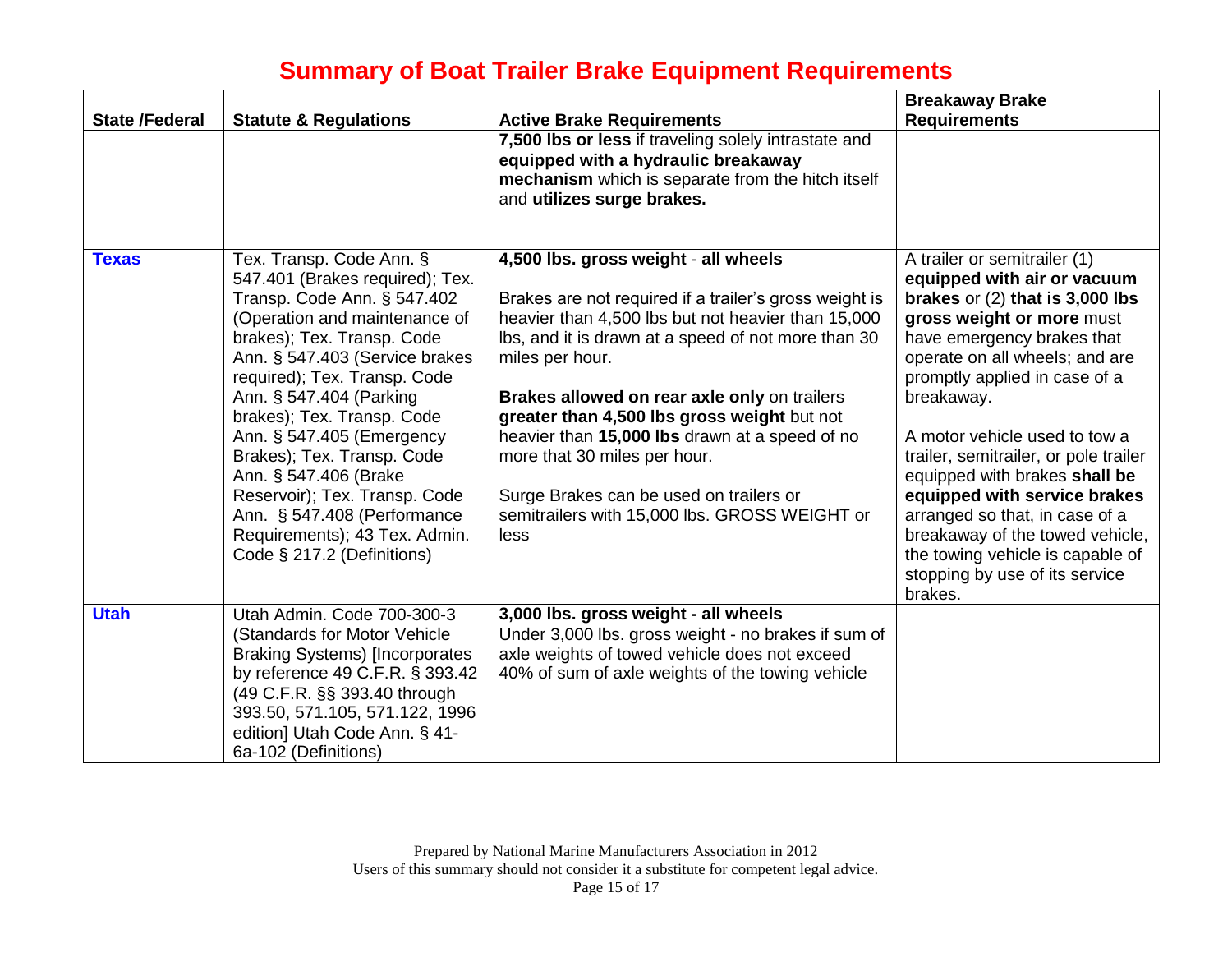| <b>State /Federal</b> | <b>Statute &amp; Regulations</b>                                                                                                                                                                                                                          | <b>Active Brake Requirements</b>                                                                                                                                                                                                                                                                                                                                                                                                                      | <b>Breakaway Brake</b><br><b>Requirements</b>                                                                     |
|-----------------------|-----------------------------------------------------------------------------------------------------------------------------------------------------------------------------------------------------------------------------------------------------------|-------------------------------------------------------------------------------------------------------------------------------------------------------------------------------------------------------------------------------------------------------------------------------------------------------------------------------------------------------------------------------------------------------------------------------------------------------|-------------------------------------------------------------------------------------------------------------------|
| <b>Vermont</b>        | Vt. Stat. Ann. tit. 23, § 1307<br>(Brake equipment required); Vt.<br>Stat. Ann. tit. 23, § 1308<br>(Performance ability of brakes);<br>Vt. Code R. § 23-1-5:1.6<br>(Inspection Manual - Trailer<br>Section); Vt. Stat. Ann. tit. 23, §<br>4 (Definitions) | 6,000 lbs. gross weight or more -- all wheels<br>3,000 lbs. but less than 6,000 lbs gross weight<br>- brakes on at least one axle<br>3,000 lbs. gross weight or less - no brakes as<br>long as total weight of trailer does not exceed 40%<br>of gross weight of towing vehicle when connected<br>to trailer.<br>Combination of towed vehicle and towing vehicle<br>must be able to stop the vehicles within 30 feet<br>while travelling at 20 m.p.h. | Required at over 3,000 lbs.<br>gross weight                                                                       |
| <b>Virginia</b>       | Va. Code Ann. § 46.2-1070<br>(Brakes on trailers); Va. Code<br>Ann. § 46.2-1067 (within what<br>distances brakes should stop<br>vehicle); Va. Code Ann. § 46.2-<br>1066 (Brakes); Va. Code Ann. §<br>46.2-100 † (definitions)                             | 3,000 lbs. gross weight<br>Combination of vehicles must be able to stop at 40<br>feet.                                                                                                                                                                                                                                                                                                                                                                |                                                                                                                   |
| <b>Washington</b>     | Wash. Rev. Code § 46.37.340<br>(Braking equipment required);<br>Wash. Rev. Code § 46.37.351<br>(Performance ability of brakes);<br>Wash. Rev. Code § 46.04.320<br>(motor vehicle definition); Wash.<br>Rev. Code § 46.04.620 (trailer<br>definition)      | 3,000 lbs. gross weight - all wheels<br>Under 3,000 lbs. gross weight - no brakes as long<br>as total weight of trailer does not exceed 40% of<br>gross weight of towing vehicle when connected to<br>trailer and able to stop within 40 feet<br>Combination of vehicles must be able to stop at 40<br>feet when travelling at 20 m.p.h.                                                                                                              | Trailers or semitrailers with air<br>or vacuum actuated and<br>those with 3,000 lbs. gross<br>weight gross weight |
| <b>West Virginia</b>  | W. Va. Code, § 17C-15-31<br>(Brakes generally); W. Va. Code<br>§§ 17C-1-15; 17C-1-16; 17C-1-<br>17 (Definitions)                                                                                                                                          | Service brakes on all wheels, except semitrailers<br>with less than 1,500 lbs. gross weight<br>3,000 lbs. gross weight; cab operated and<br>breakaway protections required                                                                                                                                                                                                                                                                            | 3,000 lbs. gross weight                                                                                           |

Prepared by National Marine Manufacturers Association in 2012